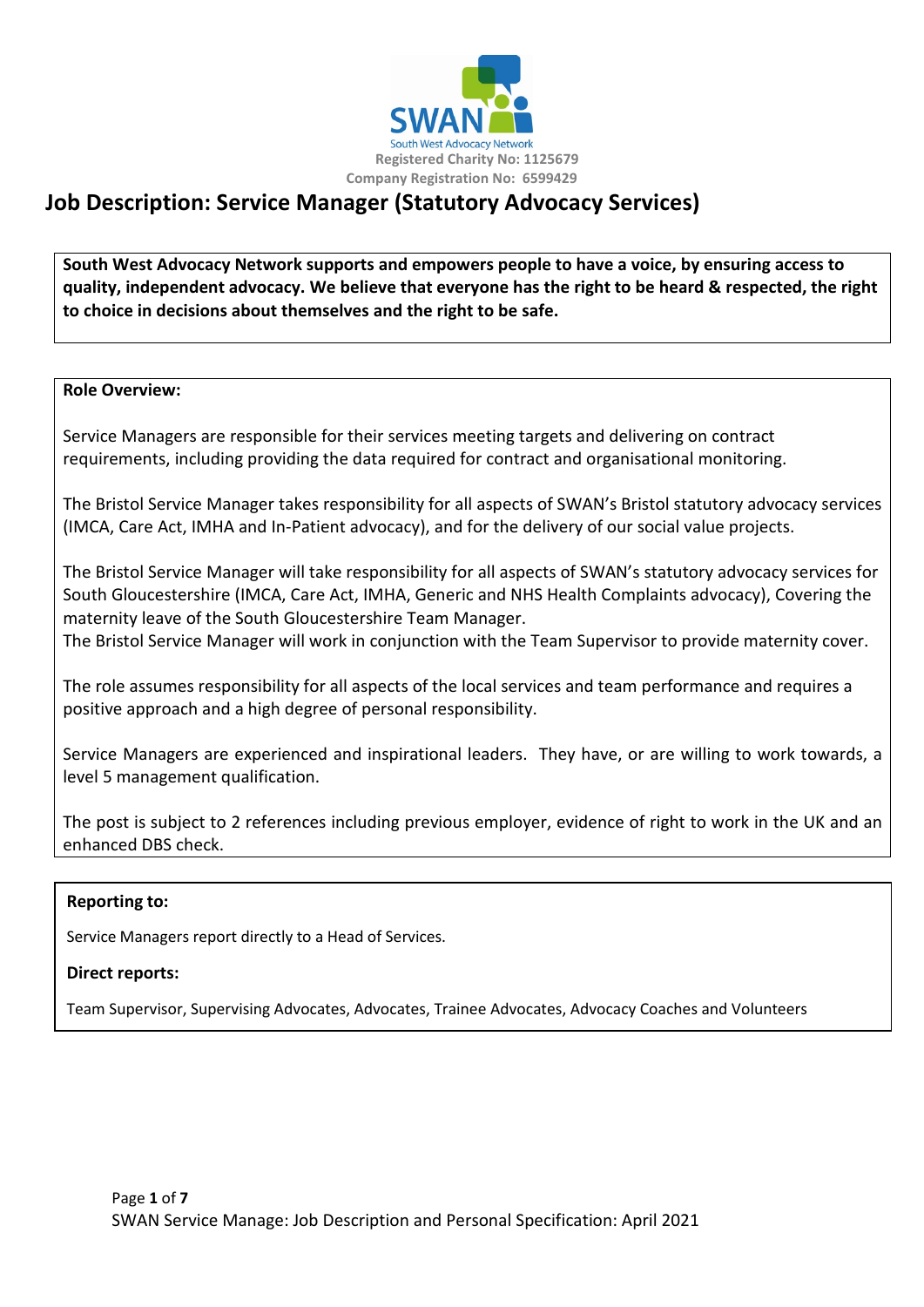

#### **Duties and responsibilities: Bristol Service Manager General**

- To work collaboratively with other mangers and assist, when necessary, with providing cover during periods of absence and play an active part in SWAN's Operational Leadership Team
- Act as the safeguarding lead for the service
- Stay up to date with relevant legislation, changes to practice and wider activities relating to advocacy; to input to policies / procedures (COVID-19, LPS etc).
- Act as a role model for exemplary behaviour, attitude, and mindset, embedding a culture of trust and accountability and challenging non-congruency and negativity
- To undertake all training as necessary and stay up to date with Continuing Professional Development
- Support SWAN to ensure that Advocacy Quality Performance Mark practices are business as usual
- Take responsibility for embedding good Health and Safety Practices and adhering to the Health and Safety Policy

# **Supervision and Development of Direct Reports**

- Responsible for the recruitment for their service
- Responsible for the effective induction of new staff members and support through their induction period
- Undertake regular supervisions and Personal Development Reviews in line with the Company requirements for all direct reports
- Organise and lead regular team meetings, to provide minutes, actions, and documentation for each meeting. Team meetings will include professional development and guest speakers
- Deliver training workshops to the team, including lone working, safeguarding refreshers and the Purpose and Principles of Independent Advocacy (Unit 301) in line with Company requirements and maintain records of attendance
- Ensure all team members' training is up to date and work with the Training Manager to create new opportunities to upskill the workforce
- Undertake all other people management responsibilities for the team in relation to absence and performance management
- Manage disciplinary and grievance issues if/or when they arise

# **Management of Services**

- Lead and manage the service in the delivery of outcome focused, issue based, person directed advocacy, in line with the relevant legislation for the advocacy discipline, regulations, codes of practice and internal policy and procedures
- Responsible for the effective triaging of referrals and allocations of casework after considering prioritisation of cases, current caseloads, and team members' skill set
- Provide temporary cover for own team's case work during periods of absence
- Complete accurate recording and reporting of all service data
- Ensure the timely completion of high-quality commissioning report narratives and casestudies
- Work proactively with the statutory services to promote the service, problem solve and uphold the

Page **2** of **7**

SWAN Service Manage: Job Description and Personal Specification: April 2021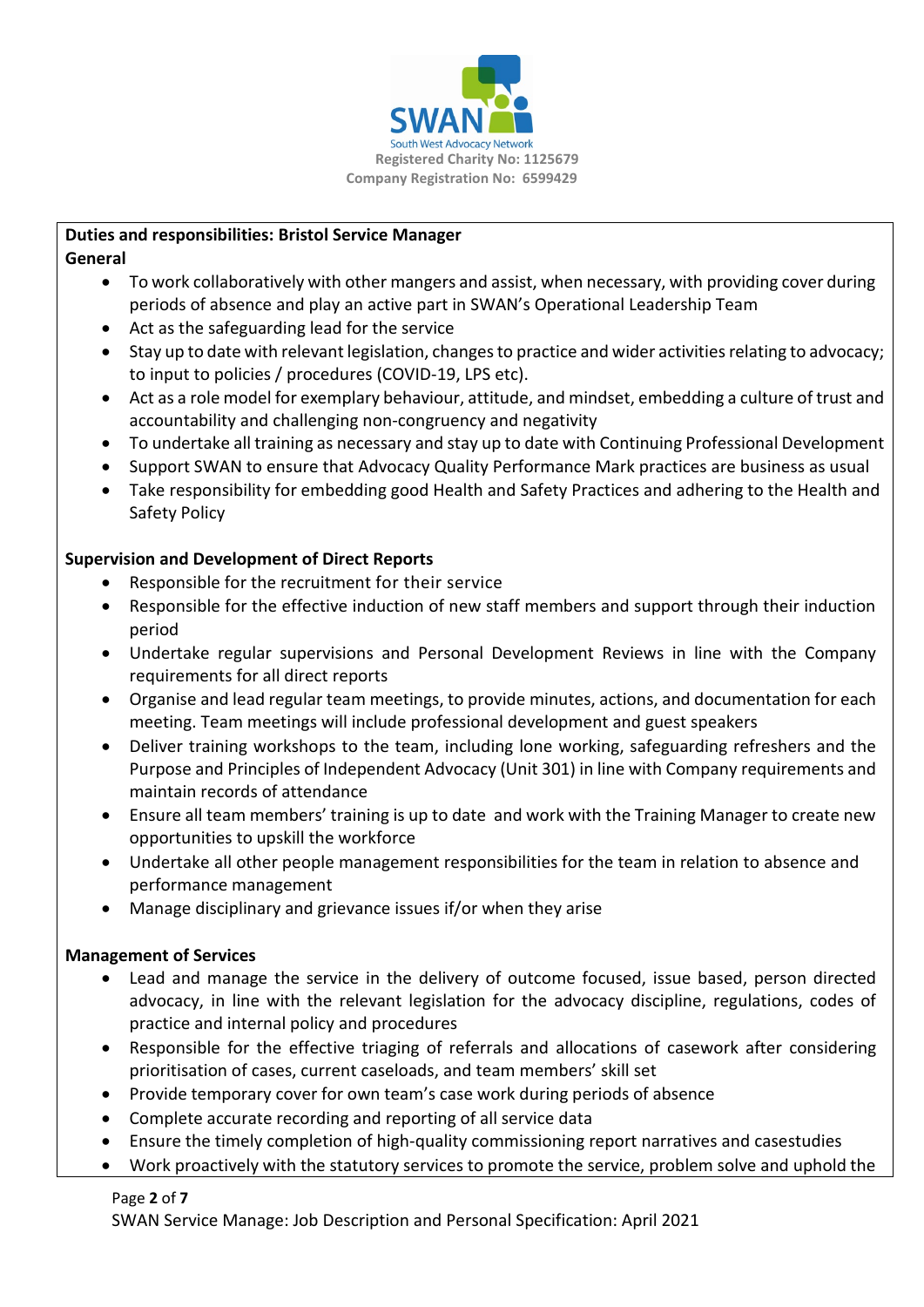

agreed engagement protocols

- Communicate and negotiate effectively with a wide range of people, includingcommissioners, health and social care professionals and voluntary sector staff
- Identify risks in delivering the service and ensure compliance with risk management procedures
- Ensure the effective management of de-escalating client issues and handling of complaints
- Attend stakeholder meetings, forums, and networks
- Ensure that good relationships are developed and maintained with other service providers
- Raise the profile of SWAN in the local area by any means identified as necessary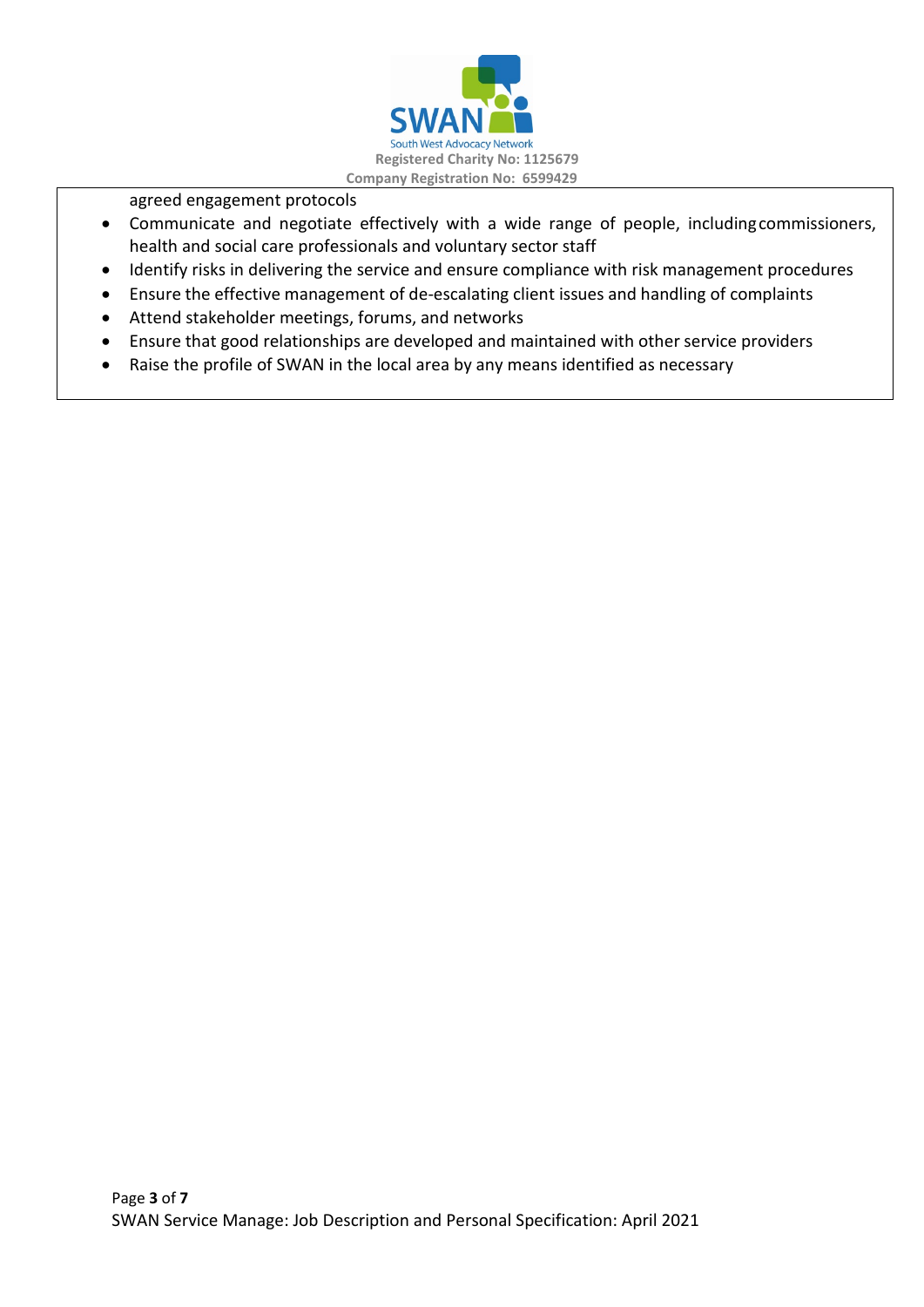

#### **General Information:**

The Employee must always carry out his/her responsibilities with due regard to SWAN's policies and procedures in particular; Health & Safety, Financial Authorisation, Confidentiality with regard to the Data Protection Act 2018 and all other relevant regulations.

**Equality, diversity, and inclusion are core to our values. In the selection of our staff, we are committed to equality with regards to protected characteristics: age, disability, gender reassignment, marriage and civil partnership, pregnancy and maternity, race, religion or belief, sex. and sexual orientation. We welcome applications from disabled people.** The Employee must ensure a positive commitment towards equality by treating others fairly and not committing any form of direct or indirect discrimination, victimisation, or harassment of any description and to promote positive working relations amongst employees, suppliers, and customers.

The above Job Description is not intended to be exhaustive; the duties and responsibilities may therefore vary over time according to the changing needs of the company. The Job Description, duties and responsibilities for the temporary maternity cover role of South Gloucestershire Team Leader will be available for guidance.

| Job Description Agreement |       |  |
|---------------------------|-------|--|
| Employee's Signature:     | Date: |  |
|                           |       |  |
| Line Manager's Signature: | Date: |  |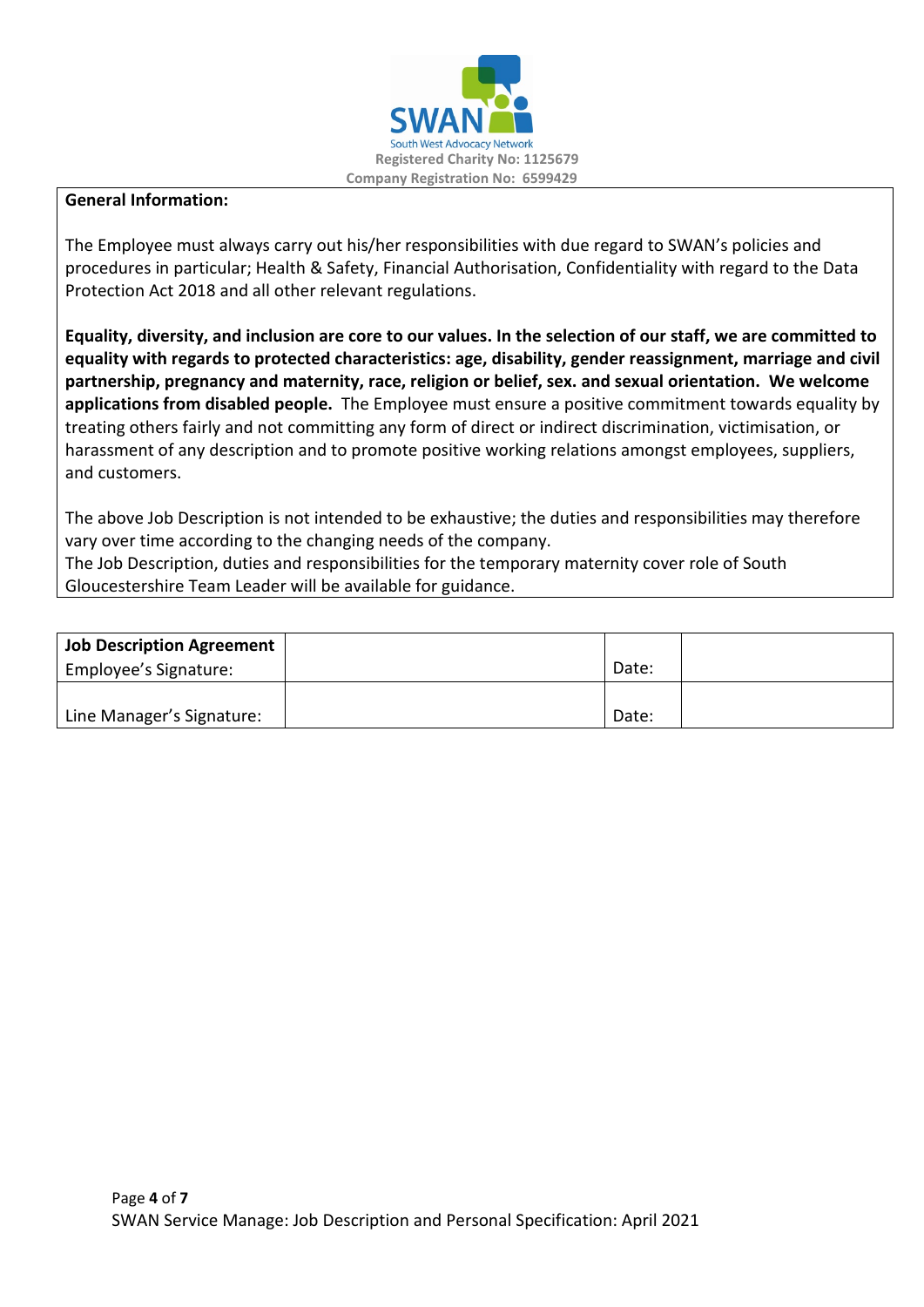

# **Person Specification: Service Manager (Statutory Advocacy Services)**

#### **Qualifications Required:**

- Diploma in Independent Advocacy Qualification (City & Guilds level 3 or 4) or willing towork towards.
- Level 5 Management qualification, or willing to work towards

#### **Experience and Knowledge Needed**

Experience and knowledge crucial for the role:

- A record of delivering advocacy or health and social care services
- Experience of managing people and resources
- Knowledge of contracted services in the voluntary sector
- Understanding of the principles and role of advocacy

#### **Other:**

The post is subject to 2 references including one previous employer, evidence of right towork in the UK and an enhanced DBS check.

#### **Skills and Attributes Needed**

Service Manager is expected to always uphold the organisation's principles and values and to contribute towards building and maintaining a culture of trust and personal responsibility through their behaviours.

The personal attributes needed to succeed in the role and contribute to the organisation's culture are as follows:

#### **Communication skills**

- Ability to adapt communication style depending on audience, both internally and externally
- Able to manage group interaction
- Communicates well on a 1-2-1 basis using different questioning and listening skills
- Seeks and interprets information accurately
- Understands instructions

Page **5** of **7** SWAN Service Manage: Job Description and Personal Specification: April 2021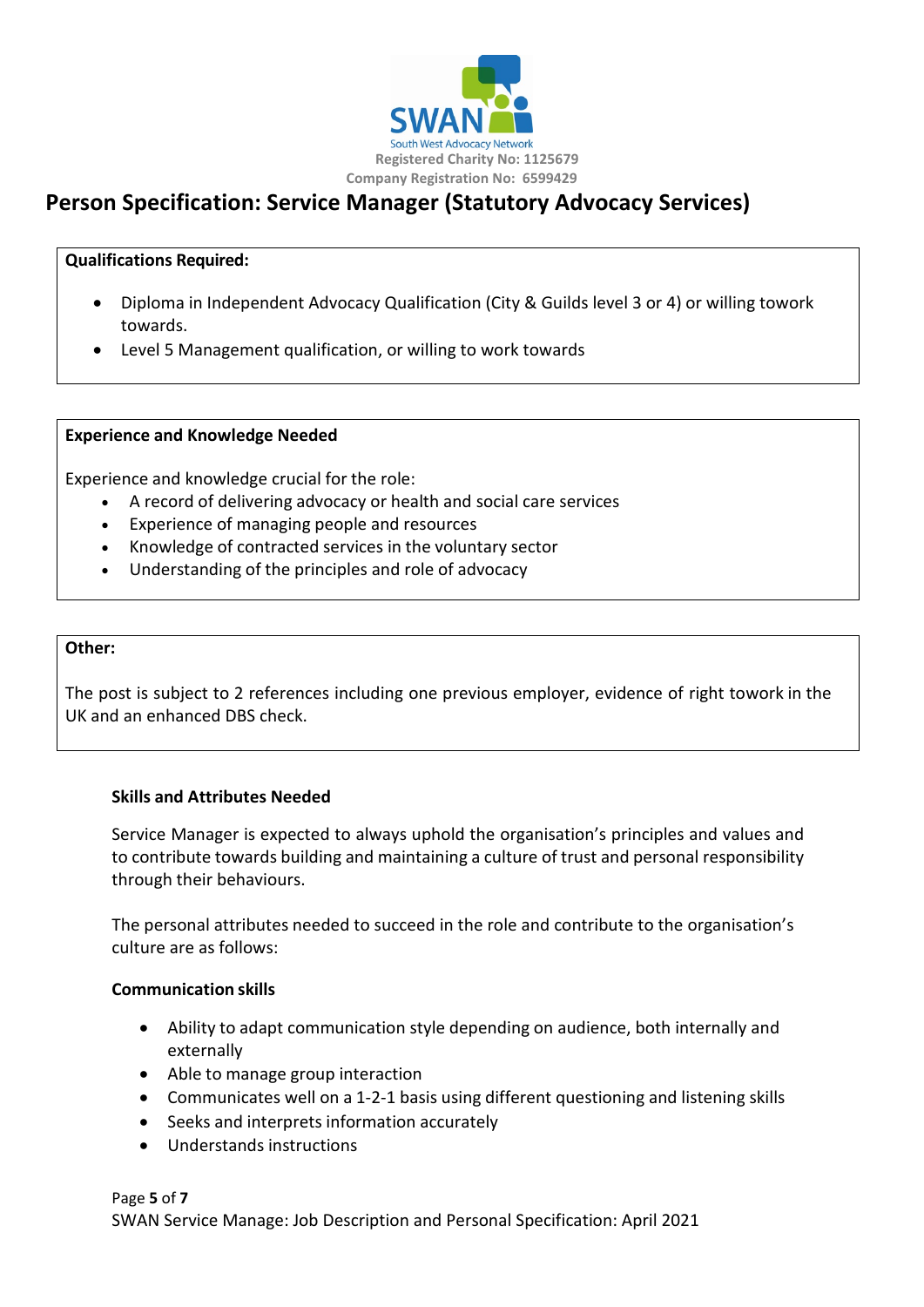

#### **Decision making**

- Able to makes decisions which are consistent
- Able to consider a variety of alternatives and can demonstrate a clear rationale before making a decision
- Takes personal responsibility for all decisions
- Supports collaborative decision making

#### **Influencing others and negotiation**

- Able to convey benefits to a course of action
- Makes positive suggestions to encourage commitment from others

#### **Teamwork**

- Inclusive of others by allowing suggestions for the service, sharing information andsolutions
- Encourages team co-operation and collaboration
- Pro-actively supports their peers

#### **Personal Responsibility**

- Takes personal responsibility for own performance
- Assumes responsibility for their team
- Perseveres to achieve individual and team goals
- Is self-aware and understands the impact of own behaviour on the wider team and stakeholders

#### **Client Focus**

- Understands and is sensitive to clients' wants and needs
- Able to act on client needs, issues and complaints
- Uses good judgement when dealing with clients
- Monitors and follows up corrective action
- Works to improve client satisfaction
- Encourages others to improve client satisfaction

#### **Business Management**

- Demonstrates commercial understanding
- Awareness of the marketplace and competition
- Understands and is proactive in supporting the needs of the business